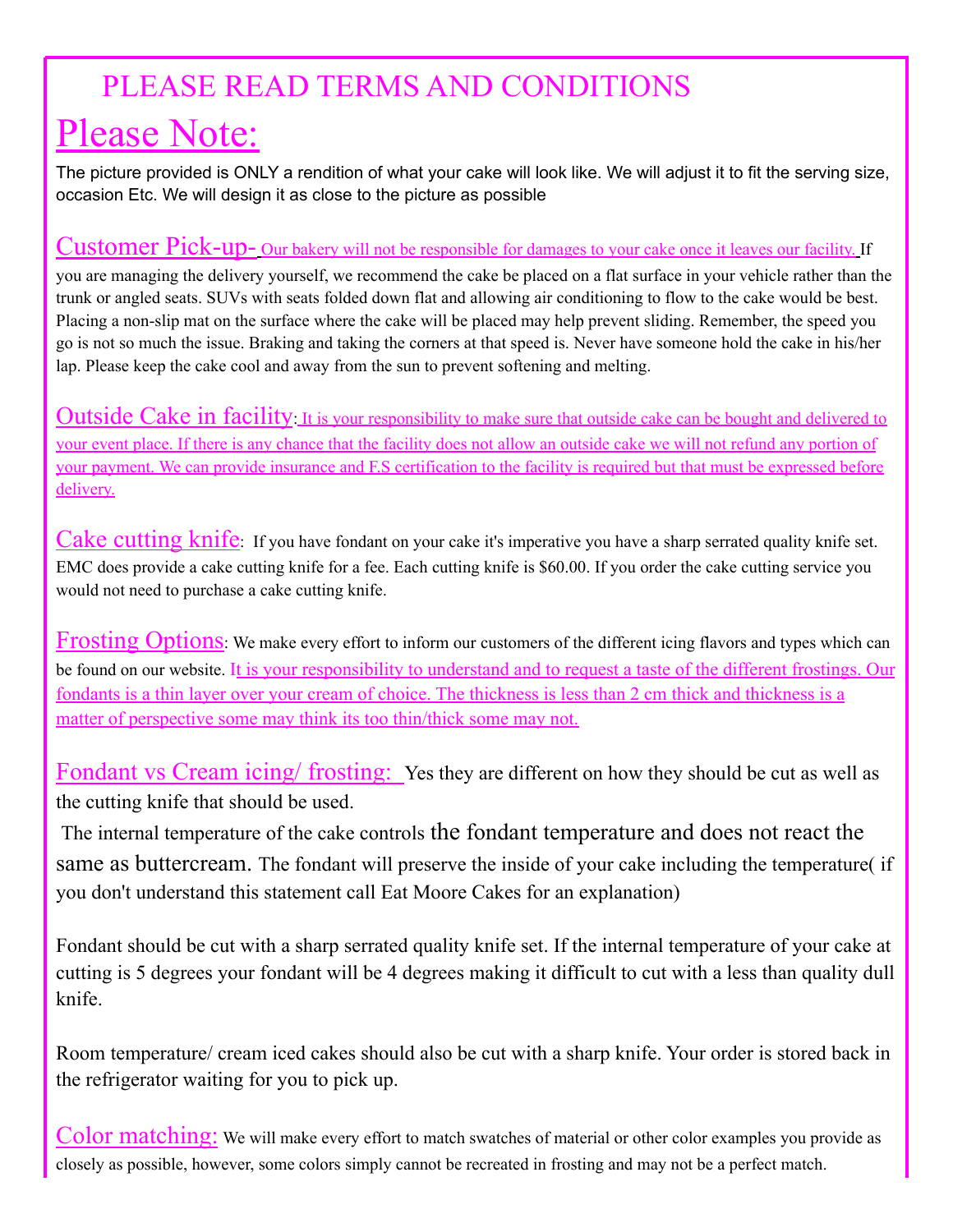Dowels support: There are wood food safe dowels in your cake to keep the tiers from caving in. Remove the dowel supports before cutting and servings.

Cutting Services: EMC does provide cake cutting services. The fee is bought by the hour only and it's \$15.00 per hour. The standard serving size for a slice of wedding/event cake is 2 inches deep by 1 inch wide or if your cake is a two layer it will be 4 inches deep by 1 inch wide. Please see cake servings for more information.

Delivery- Delivery is normally scheduled two weeks before your event. Accidents/Weather- While we take our responsibilities very seriously, there may be some extreme conditions, such as accidents or inclement weather, which may prevent us from fulfilling our obligation. Please keep your contact information and alternate contacts up to date so that we may notify you of any situation that may have occurred or may be anticipated. With good communication, there is a much better chance of working out a reasonable solution.

UBER /Delivery Driver Deliveries- Eat Moore Cakes uses Uber drivers or contracted drivers to deliver orders. Please make sure someone is there to receive your order at the vehicle or it will be returned to Eat Moore Cakes and incur an \$190.00 additional fee. No rescheduling will be provided; you will have to pick up your order at Eat Moore Cakes bakery. Ms. Moore will call you before your order leaves Eat Moore Cakes from **888-713-2176** and 5 min before the driver arrives to make sure the receiver is there to meet the driver at the vehicle to pick up your order.

#### **Your order will not be sent unless Ms. Moore can contact the receiver by the number provided on your invoice or alternate number provided.**

Deposits for rental or loaned equipment: We require a deposit on all rental or loaned equipment. The deposit amount is listed in the agreement. If the equipment is returned in good condition within 14 days after the event, your deposit will be refunded.

Cake Table Setup If you want us to set up and decorate the cake table for you, please let us know in advance as we may need to bring special tools, equipment, etc. The table for the cake should be sturdy and level to support at least 75 pounds. The size for a round table should be at least 36 inches in diameter and a standard 30 inches high. A square table or the shortest side of a rectangular table or must be a minimum of 36 inches. After the setup is complete, if we are so retained, the care and protection of the cake becomes your responsibility. The table should be very visible, but not in a high traffic area where it could get bumped before being cut and served. Make sure you have chosen a protected area that is level and stable, where the cake will not be overly exposed to the weather or elements, and not too close to the dance floor.

Cake Toppers and Ornaments: If you are providing your own cake topper or ornament, you may bring the item to us at least 3-5 days in advance. We will make every effort to incorporate the topper or ornament and secure it to the cake, however, we are unable to accept responsibility for the replacement cost if the ornament is lost or broken. Cake box: If you plan to save the top tier of your designer cake for your anniversary, we have cake boxes available for purchase.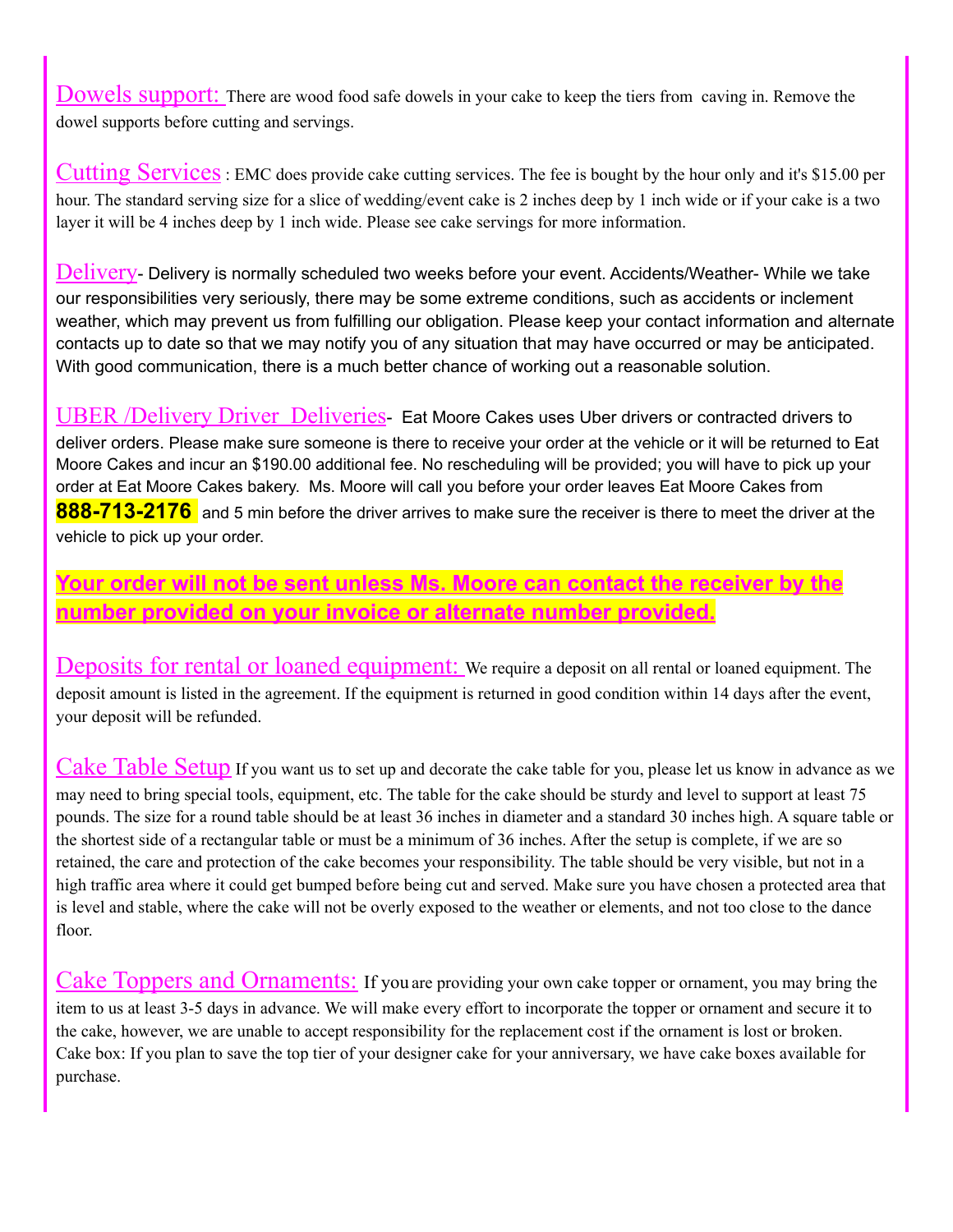Broken or missing parts/replacement costs: If you have chosen to keep the equipment or return it with missing or broken parts, you will be responsible for the replacement cost of the equipment. We will hold your deposit and charge your credit card or bill you for the additional charges.

Sheet cakes: In order to help you cut costs, EMC may provide a sheet cake for servings over 100. The sheet cake is a sheet cake decorated similarly to your wedding/event cake which is sliced and served from the kitchen so your guests never see the cake. Our Sheet cakes are 19x15 inches long and this will feed about 50 people. Please ask us about a sheet cake during your consultation

#### \*\* IN REGARDS TO CAKE ITSELF\*\*

1. YOU UNDERSTAND THAT SOME DECORATIONS ON THE CAKE ARE NOT EDIBLE, AS IN RIBBONS OR SUGAR FLOWERS OR HEARTS OR STATUE REMOVE BEFORE CUTTING.

2. A PHONE CONSULTATION IS HIGHLY RECOMMENDED SO THERE IS NO CONFUSING WHAT THE FLAVORS WILL LOOK LIKE, AS IN TEXTURE, COLOR AND FINAL BAKING APPEARANCE, AND IF NO CONSULTATION HAS BEEN DONE,DISAPPOINTMENTS CAN SOMETIMES (ALTHOUGH VERY RARELY) **OCCUR** 

3. ALL SERVING SUGGESTIONS ARE JUST THAT, SUGGESTIONS, AND YOU NEED TO BE SURE THAT YOUR VENUE WILL EXCEPT AND SERVE THE CAKE ACCORDING TO OUR SERVINGS SIZE. EAT MOORE CAKES ACCEPTS NO LIABILITY IN THE INCORRECT SERVING OF THE CAKE.

4. ANY ALLERGIES FOR GUESTS NEED TO BE ADDRESSED PRIOR TO THE MAKING OF THE CAKE, AND ALTHOUGH NO PEANUTS OR ALLEGINS OF THAT TYPE ARE USED, EAT MOORE CAKES ACCEPT NO RESPONSIBILITY FOR SUCH PERSON

5. SOMETIMES COLORS FOR RIBBONS,FROSTINGS AND DECORATIONS CAN VARY AND CANNOT BE GUARANTEED TO BE A 100% MATCH TO COLOR SWATCHES, ALTHOUGH EVERY EFFORT IS MADE TO MATCH AS CLOSE AS POSSIBLE.

Payment Deadline Notice: If payment of final balance has not been received by the payment deadline, we reserve the right to terminate the agreement. In such event, we will have no further obligation hereunder and any deposits made to date will not be refunded.

|               | Rental Equipment/Borrowed Items Return Due Date    |           | (date)     |                         |
|---------------|----------------------------------------------------|-----------|------------|-------------------------|
| Date Returned | Condition                                          | Charge \$ | /Refund \$ | <b>Replacement Cost</b> |
|               | if not returned without damage 8 days after event. |           |            |                         |

Changes and Cancellations - Few changes to your order may be made up to <sup>2</sup> weeks prior to the event. Additional costs may be incurred depending on the nature of the changes. Minimums still apply. If we are able, we will accommodate any changes you request including, but not limited to flavors, shapes, and decorations. In such an event, we require an amendment to your original agreement with signatures and charges. The order must still meet a minimum of 50% of your order before taxes.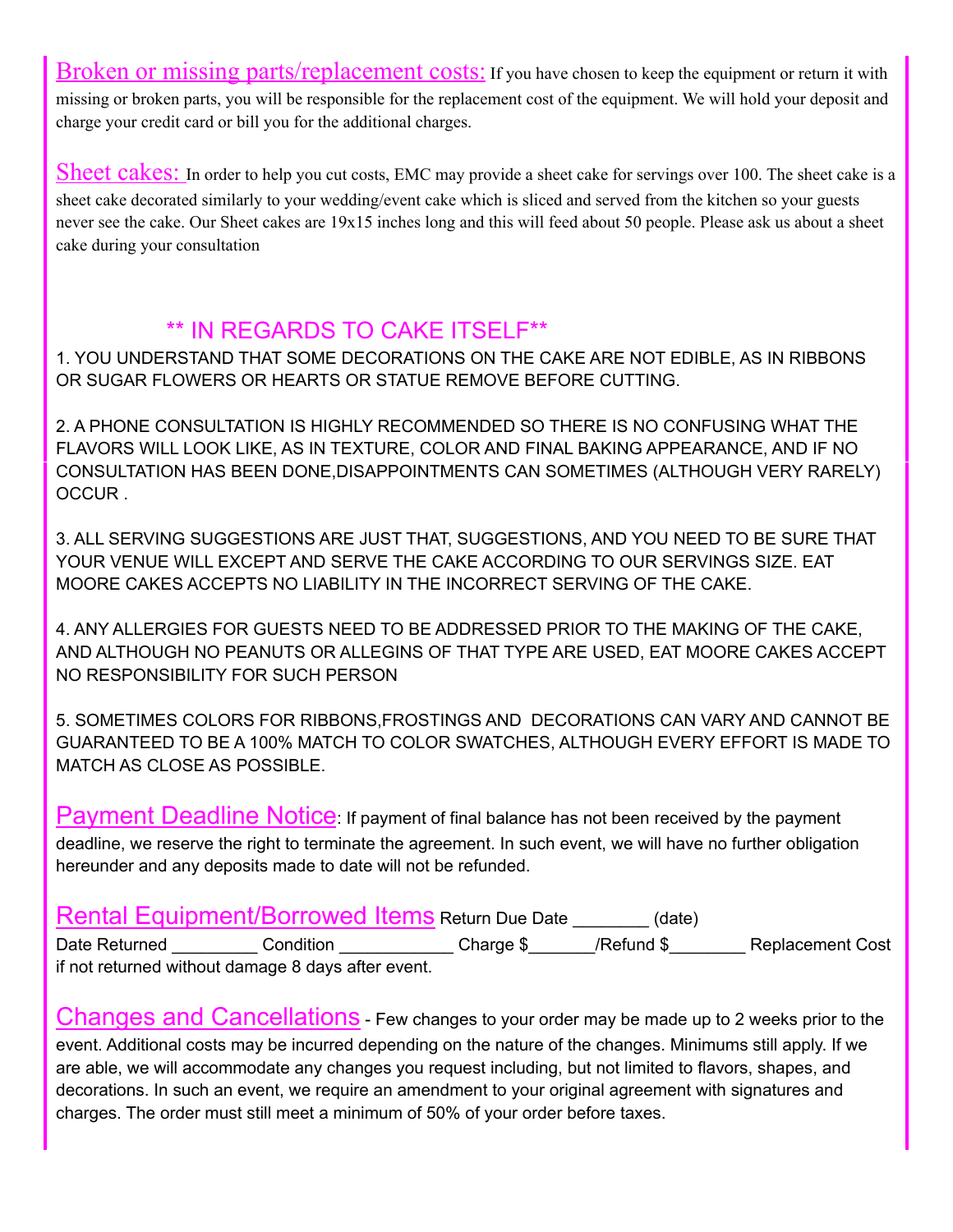Cancellation Policy - 50% (deposit) of your total invoice is non-refundable, If you notify the reminder after your deposit is refundable.

 $Our **Obligation**$  - We take our obligation to provide your cake as agreed in this contract very seriously. However, should an unforeseeable event occur which prevents us from fulfilling our obligation and we must cancel our agreement with you, we will refund your payment in-full.

Liability for Mistakes – while we make every effort to provide exactly the flavors, fillings, decorations, sizes, shapes and colors you have requested, the creation of a designer cake is an art and may be subject to variations depending on your order.

If there were no first and final phone/ in person consultation or both, E.M.C is not liable for any mistakes that may occur.

 $Photographs$  of  $Your$   $Cake$  – We reserve the right to take and use our own photos of your cake(s) to use for marketing and promotional purposes, including advertising and promotion through our marketing partners, without compensation to you.

# IOW TO CUT YOUR C

**This cake guide demonstrates how to achieve the maximum number of slices from your cake**.

1. Disassemble: To begin, slide your knife under the cake board and remove the top tier of your wedding cake. Remove the layer and gently place it down.



- 2.
- 3. Repeat this step until you reach the base layer of your cake. Make sure to clean your knife between cuts so that the icing and pieces of cake do not get on pieces of the cake layer.and remove all ribbons, dowels, non edible elements etc.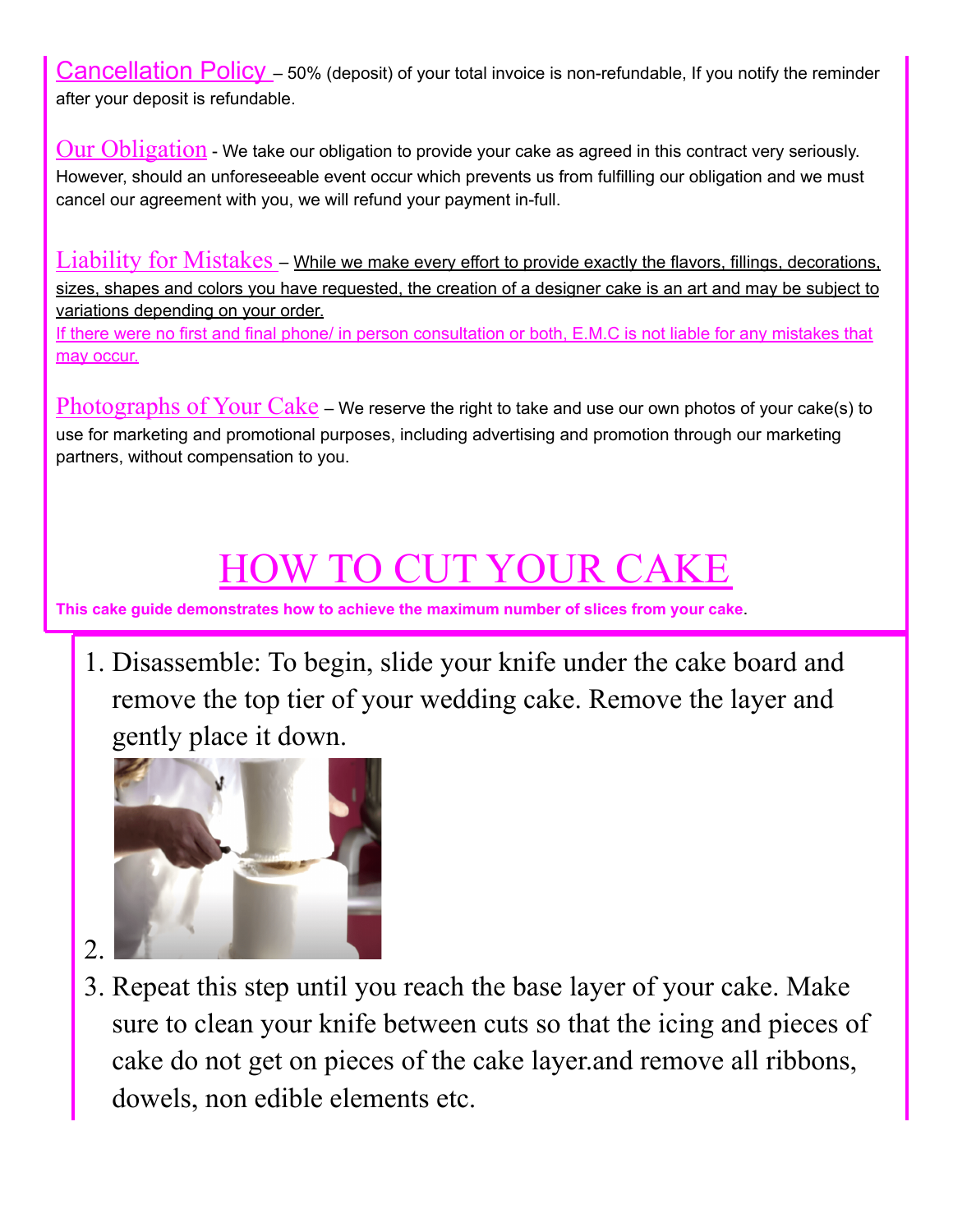- 4. Remove all edible items from your cake meaning dowel supports, ribbons, pictures, etc.
- 5. Start cutting the largest tier first. This way, if you have any leftover cake, it will be the smaller, easier-to-store tiers. Cut a 2" strip down one side of the cake.



7. Once the 2" strip is on it's side, start cutting pieces 1" wide. (A standard cake serving is 1" wide x 2" or 4" tall). Using a cake cutting comb or a gloved hand will help keep the cake "hands free" and less messy for cutting the cake.



8.

6.

9. Continue cutting 1" pieces from the 2" strip. When the 2" strip is gone, cut another 2" strip from the remaining cake and repeat the process.



- 10.
- 11. Transfer the cut piece of cake to a plate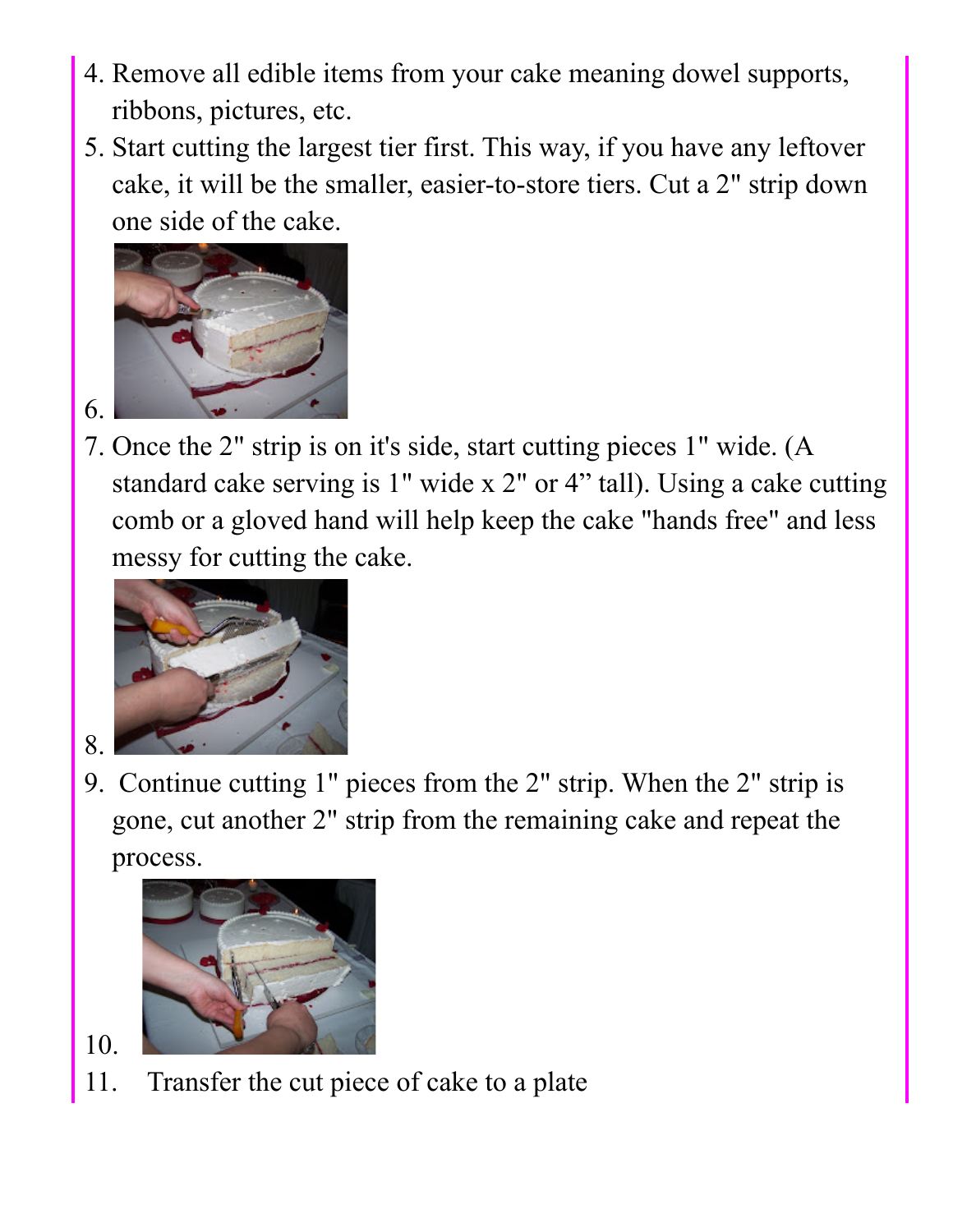

## 12.

13. When you get to the last 2" strip, it is strongly recommended that it be placed on it's side for cutting. Since it's the last strip, it doesn't have anything to lean against and it could fall over during the cutting of the last few pieces

## ALL SERVING SUGGESTIONS ARE JUST THAT, SUGGESTIONS, AND YOU NEED TO BE SURE THAT YOUR VENUE WILL EXCEPT AND SERVE THE CAKE ACCORDING. EAT MOORE CAKES ACCEPTS NO LIABILITY IN THE INCORRECT SERVING OF THE CAKE.

Below is a chart of expected servings for 1 layer on each tier. Eat Moore Cakes provides 2 and a half layers for each tier 6inch-8 inch 3 layers for 10- 16 inch cakes .

The standard wedding cake serving size is 1" x 2" by the cake height (approximately 4" or taller depending on design)